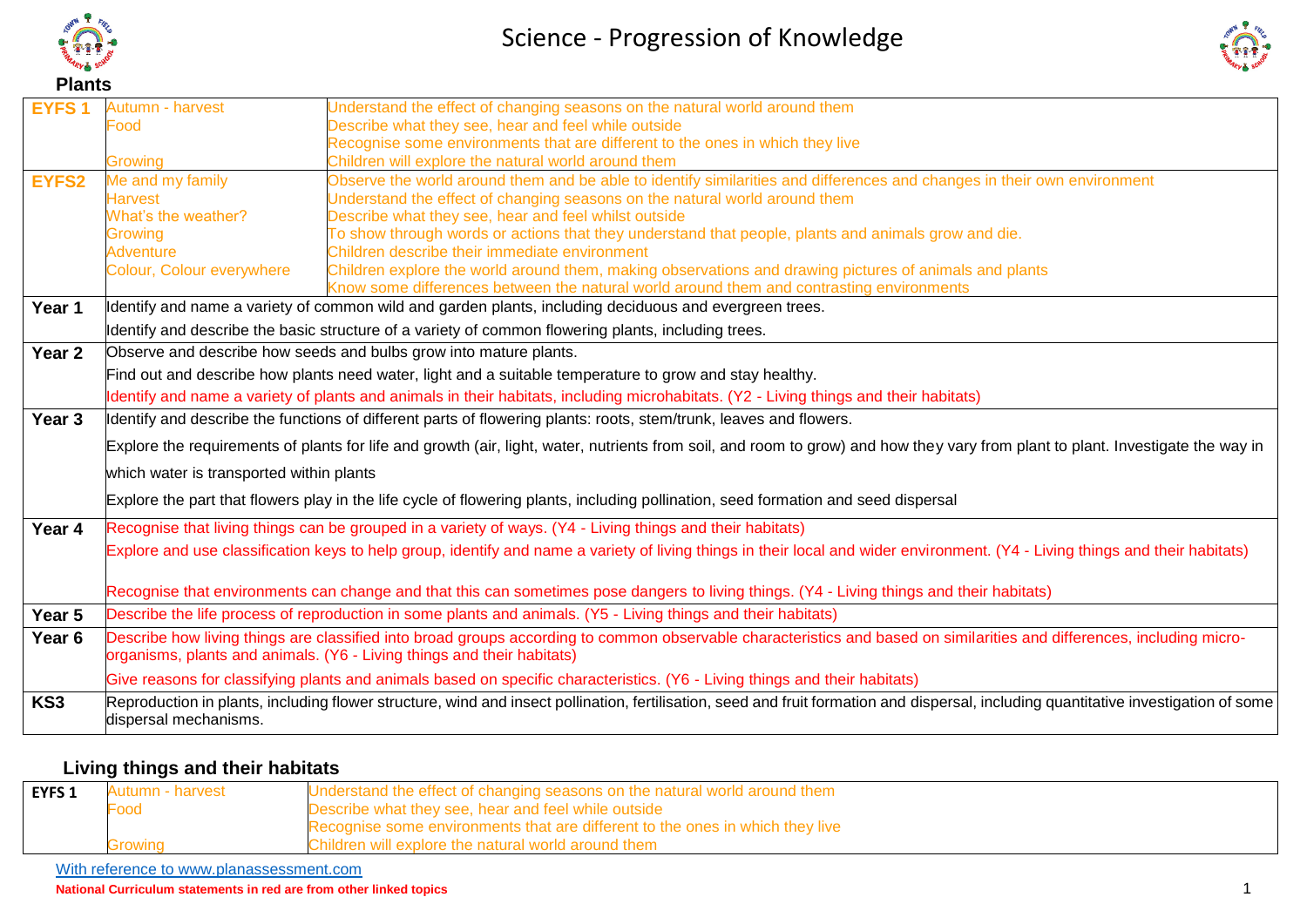| EYFS <sub>2</sub> | Me and my family                                                                                                                      | Observe the world around them and be able to identify similarities and differences and changes in their own environment                                                            |  |
|-------------------|---------------------------------------------------------------------------------------------------------------------------------------|------------------------------------------------------------------------------------------------------------------------------------------------------------------------------------|--|
|                   | What's the weather?                                                                                                                   | Describe what they see, hear and feel whilst outside                                                                                                                               |  |
|                   | Growing                                                                                                                               | To show through words or actions that they understand that people, plants and animals grow and die.                                                                                |  |
|                   | <b>Adventure</b>                                                                                                                      | Children describe their immediate environment                                                                                                                                      |  |
|                   | Colour, Colour everywhere                                                                                                             | Children explore the world around them, making observations and drawing pictures of animals and plants                                                                             |  |
|                   |                                                                                                                                       | Know some differences between the natural world around them and contrasting environments                                                                                           |  |
| Year 1            |                                                                                                                                       | Identify and name a variety of common wild and garden plants, including deciduous and evergreen trees. (Y1 - Plants)                                                               |  |
|                   |                                                                                                                                       | Identify and describe the basic structure of a variety of common flowering plants, including trees. (Y1 - Plants)                                                                  |  |
|                   |                                                                                                                                       | Identify and name a variety of common animals including fish, amphibians, reptiles, birds and mammals. (Y1 - Animals including humans)                                             |  |
|                   |                                                                                                                                       | Identify and name a variety of common animals that are carnivores, herbivores and omnivores. (Y1 - Animals including humans)                                                       |  |
|                   |                                                                                                                                       | Describe and compare the structure of a variety of common animals (fish, amphibians, reptiles, birds and mammals, including pets). (Y1 -                                           |  |
|                   | Animals, including humans)                                                                                                            |                                                                                                                                                                                    |  |
|                   |                                                                                                                                       | Observe changes across the four seasons. (Y1 - Seasonal change)<br>Explore and compare the differences between things that are living, dead, and things that have never been alive |  |
| Year 2            |                                                                                                                                       | Identify that most living things live in habitats to which they are suited and describe how different habitats provide for the basic needs of different kinds of animals and       |  |
|                   | plants, and how they depend on each other                                                                                             |                                                                                                                                                                                    |  |
|                   |                                                                                                                                       | Identify and name a variety of plants and animals in their habitats, including microhabitats.                                                                                      |  |
|                   |                                                                                                                                       | Describe how animals obtain their food from plants and other animals, using the idea of a simple food chain, and identify and name different sources of food. Notice that          |  |
|                   |                                                                                                                                       | animals, including humans, have offspring which grow into adults. (Y2 - Animals including humans)                                                                                  |  |
| Year 3            |                                                                                                                                       | Explore the part that flowers play in the life cycle of flowering plants, including pollination, seed formation and seed dispersal. (Y3 - Plants)                                  |  |
| Year 4            |                                                                                                                                       | Recognise that living things can be grouped in a variety of ways.                                                                                                                  |  |
|                   | Explore and use classification keys to help group, identify and name a variety of living things in their local and wider environment. |                                                                                                                                                                                    |  |
|                   |                                                                                                                                       | Recognise that environments can change and that this can sometimes pose dangers to living things.                                                                                  |  |
|                   |                                                                                                                                       | Construct and interpret a variety of food chains, identifying producers, predators and prey. (Y4 - Animals, including humans)                                                      |  |
| Year 5            |                                                                                                                                       | Describe the differences in the life cycles of a mammal, an amphibian, an insect and a bird.                                                                                       |  |
|                   |                                                                                                                                       | Describe the life process of reproduction in some plants and animals.                                                                                                              |  |
| Year 6            |                                                                                                                                       | Describe how living things are classified into broad groups according to common observable characteristics and based on similarities and differences, including                    |  |
|                   | microorganisms, plants and animals.                                                                                                   |                                                                                                                                                                                    |  |
|                   |                                                                                                                                       | Give reasons for classifying plants and animals based on specific characteristics.                                                                                                 |  |
|                   |                                                                                                                                       | Recognise that living things produce offspring of the same kind, but normally offspring vary and are not identical to their parents. (Y6 - Evolution and inheritance)              |  |
|                   |                                                                                                                                       | Identify how animals and plants are adapted to suit their environment in different ways and that adaptation may lead to evolution. (Y6 - Evolution and inheritance)                |  |
| KS3               |                                                                                                                                       | Reproduction in humans (as an example of a mammal), including the structure and function of the male and female reproductive systems, menstrual cycle (without details             |  |
|                   |                                                                                                                                       | of hormones), gametes, fertilisation, gestation and birth, to include the effect of maternal lifestyle on the foetus through the placenta.                                         |  |
|                   |                                                                                                                                       | Reproduction in plants, including flower structure, wind and insect pollination, fertilisation, seed and fruit formation and dispersal, including quantitative investigation of    |  |
|                   | some dispersal mechanisms.<br>· Differences between species.                                                                          |                                                                                                                                                                                    |  |
|                   |                                                                                                                                       |                                                                                                                                                                                    |  |
|                   | Animals, including humans                                                                                                             |                                                                                                                                                                                    |  |
| EYFS <sub>1</sub> | Me and my family<br>$\bullet$<br>Autumn - harvest                                                                                     | <b>Talk about themselves</b>                                                                                                                                                       |  |
|                   | Food                                                                                                                                  | Talk about members of their immediate family and community<br>Jnderstand the effect of changing seasons on the natural world around them                                           |  |
|                   | Growing                                                                                                                               | Describe what they see, hear and feel while outside                                                                                                                                |  |
|                   |                                                                                                                                       |                                                                                                                                                                                    |  |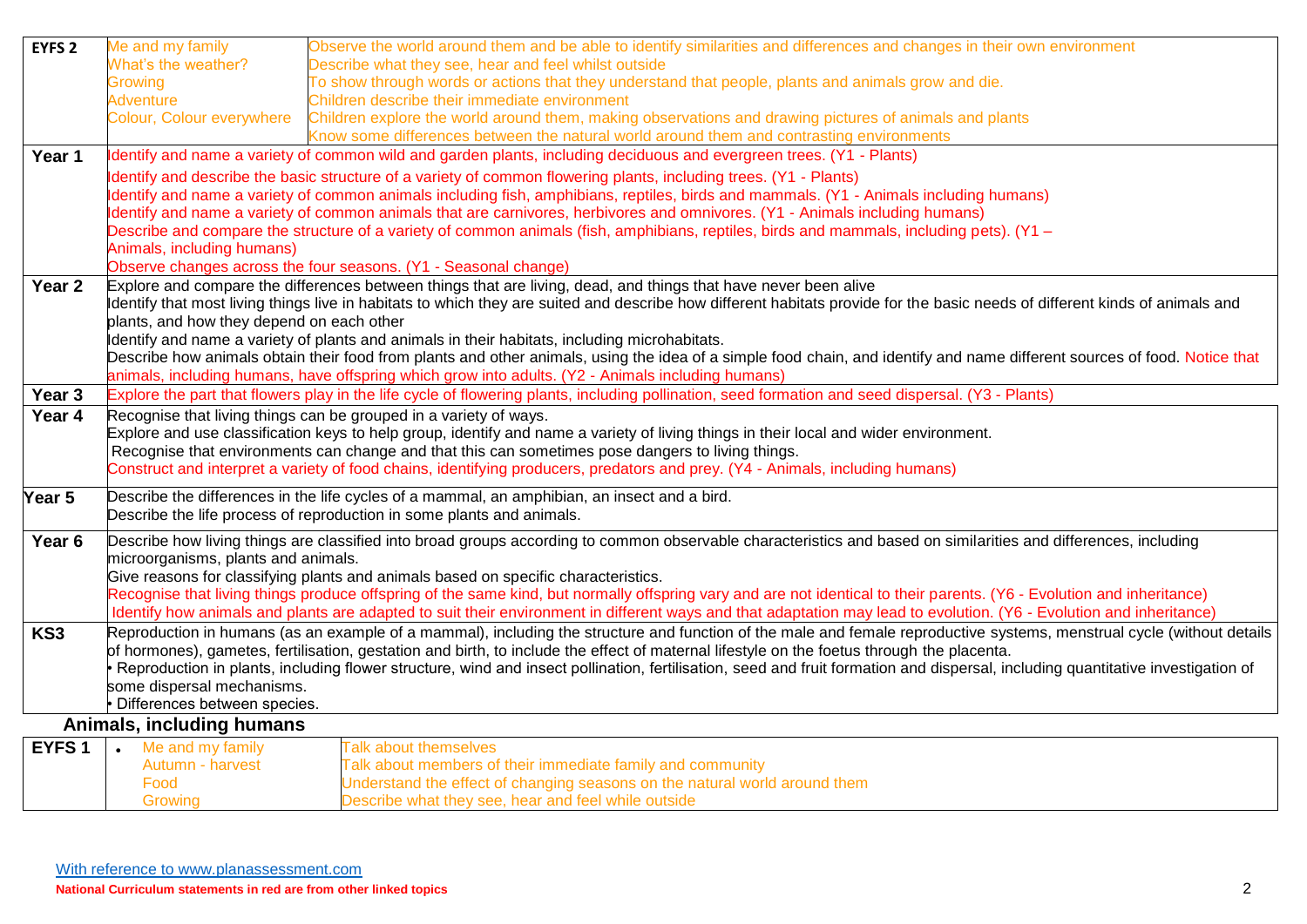| <b>EYFS 2</b>     | Me and my family                                                                                                                     | Observe the world around them and be able to identify similarities and differences and changes in their own environment                                                    |  |
|-------------------|--------------------------------------------------------------------------------------------------------------------------------------|----------------------------------------------------------------------------------------------------------------------------------------------------------------------------|--|
|                   | <b>Harvest</b>                                                                                                                       | Understand the effect of changing seasons on the natural world around them                                                                                                 |  |
|                   | What's the weather?                                                                                                                  | Describe what they see, hear and feel whilst outside                                                                                                                       |  |
|                   | Growing                                                                                                                              | To show through words or actions that they understand that people, plants and animals grow and die.                                                                        |  |
|                   | Adventure                                                                                                                            | Children explore the world around them, making observations and drawing pictures of animals and plants                                                                     |  |
|                   |                                                                                                                                      | Colour, Colour everywhere Know some differences between the natural world around them and contrasting environments                                                         |  |
| Year 1            |                                                                                                                                      | Identify and name a variety of common animals including fish, amphibians, reptiles, birds and mammals.                                                                     |  |
|                   |                                                                                                                                      | Identify and name a variety of common animals that are carnivores, herbivores and omnivores.                                                                               |  |
|                   |                                                                                                                                      | Describe and compare the structure of a variety of common animals (fish, amphibians, reptiles, birds and mammals, including pets).                                         |  |
|                   |                                                                                                                                      | Identify, name, draw and label the basic parts of the human body and say which part of the body is associated with each sense.                                             |  |
| Year 2            |                                                                                                                                      | Notice that animals, including humans, have offspring which grow into adults.                                                                                              |  |
|                   |                                                                                                                                      | Find out about and describe the basic needs of animals, including humans, for survival (water, food and air).                                                              |  |
|                   |                                                                                                                                      | Describe the importance for humans of exercise, eating the right amounts of different types of food, and hygiene.                                                          |  |
|                   |                                                                                                                                      | Describe how animals obtain their food from plants and other animals, using the idea of a simple food chain, and identify and name different sources of food. (Y2 - Living |  |
|                   | things and their habitats)                                                                                                           |                                                                                                                                                                            |  |
| Year 3            |                                                                                                                                      | Identify that animals, including humans, need the right types and amount of nutrition, and that they cannot make their own food; they get nutrition from what they eat.    |  |
|                   |                                                                                                                                      | Identify that humans and some other animals have skeletons and muscles for support, protection and movement.                                                               |  |
| Year 4            |                                                                                                                                      | Describe the simple functions of the basic parts of the digestive system in humans.                                                                                        |  |
|                   | Identify the different types of teeth in humans and their simple functions.                                                          |                                                                                                                                                                            |  |
|                   | Construct and interpret a variety of food chains, identifying producers, predators and prey.                                         |                                                                                                                                                                            |  |
| Year 5            | Describe the changes as humans develop to old age.                                                                                   |                                                                                                                                                                            |  |
|                   | Describe the differences in the life cycles of a mammal, an amphibian, an insect and a bird. (Y5 - Living things and their habitats) |                                                                                                                                                                            |  |
|                   |                                                                                                                                      | Describe the life process of reproduction in some plants and animals. (Y5 - Living things and their habitats)                                                              |  |
| Year <sub>6</sub> |                                                                                                                                      | Identify and name the main parts of the human circulatory system, and describe the functions of the heart, blood vessels and blood.                                        |  |
|                   |                                                                                                                                      | Recognise the impact of diet, exercise, drugs and lifestyle on the way their bodies function.                                                                              |  |
|                   | Describe the ways in which nutrients and water are transported within animals, including humans.                                     |                                                                                                                                                                            |  |
|                   |                                                                                                                                      | Describe how living things are classified into broad groups according to common observable characteristics and based on similarities and differences, including micro-     |  |
|                   |                                                                                                                                      | organisms, plants and animals. (Y6 - Living things and their habitats)                                                                                                     |  |
|                   |                                                                                                                                      | Give reasons for classifying plants and animals based on specific characteristics. (Y6 - Living things and their habitats)                                                 |  |
| KS3               |                                                                                                                                      | Reproduction in humans (as an example of a mammal), including the structure and function of the male and female reproductive systems, menstrual cycle (without details     |  |
|                   |                                                                                                                                      | of hormones), gametes, fertilisation, gestation and birth, to include the effect of maternal lifestyle on the foetus through the placenta.                                 |  |
|                   |                                                                                                                                      | The consequences of imbalances in the diet, including obesity, starvation and deficiency diseases.                                                                         |  |
|                   |                                                                                                                                      | The effects of recreational drugs (including substance misuse) on behaviour, health and life processes.                                                                    |  |
|                   |                                                                                                                                      | The structure and functions of the gas exchange system in humans, including adaptations to function.                                                                       |  |
|                   | The mechanism of breathing to move air in and out of the lungs.                                                                      |                                                                                                                                                                            |  |
|                   |                                                                                                                                      | The impact of exercise, asthma and smoking on the human gas exchange system.                                                                                               |  |

## **Evolution and inheritance**

| Iarvest                                                                               | escribe what they see, hear and feel while outside  |  |
|---------------------------------------------------------------------------------------|-----------------------------------------------------|--|
| Food<br>Recognise some environments that are different to the ones in which they live |                                                     |  |
| Growing                                                                               | Children will explore the natural world around them |  |
|                                                                                       |                                                     |  |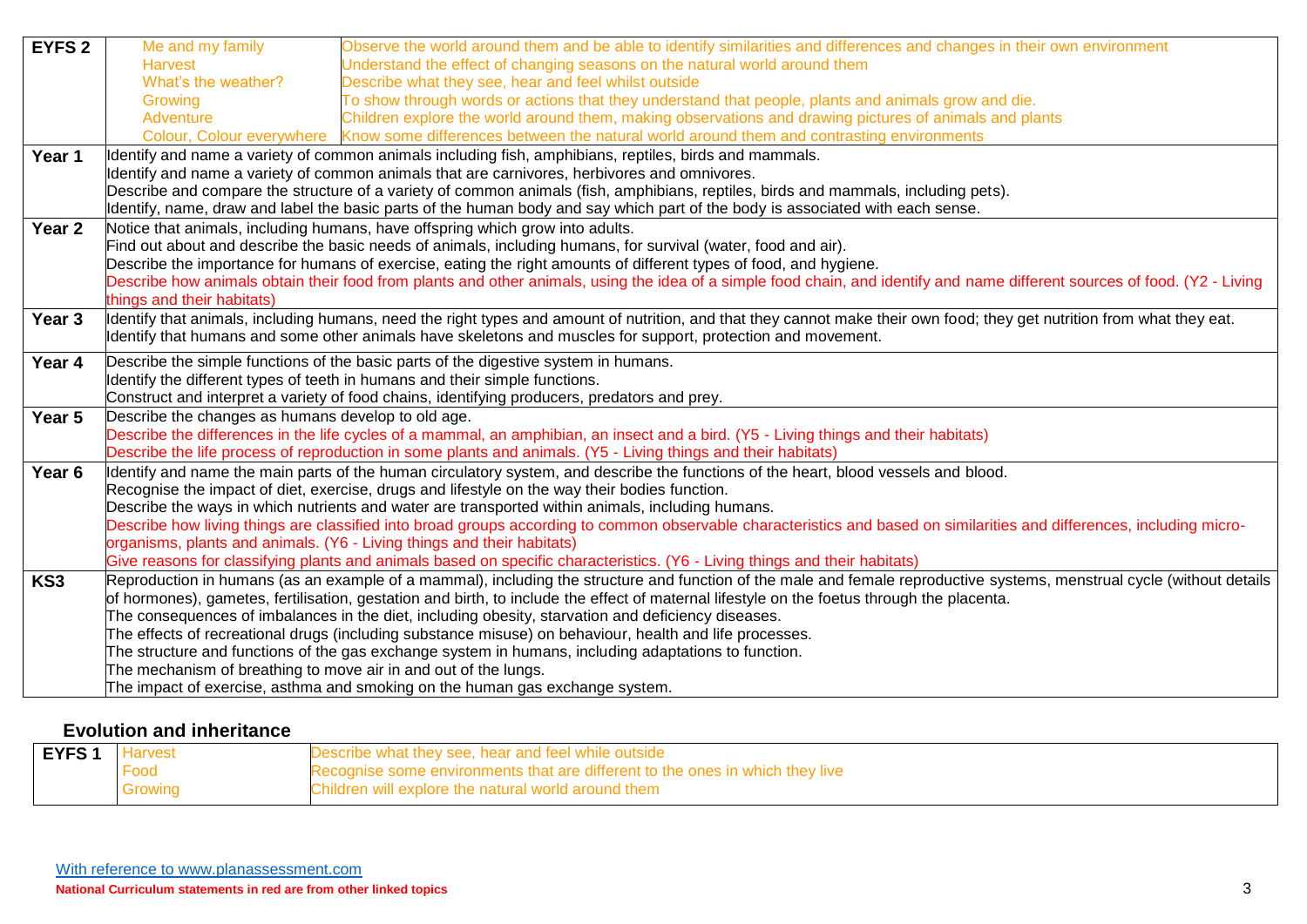| <b>EYFS 2</b>     | Me and my family                                                                                                                          | Observe the world around them and be able to identify similarities and differences and changes in their own environment                                                                                                                                            |  |
|-------------------|-------------------------------------------------------------------------------------------------------------------------------------------|--------------------------------------------------------------------------------------------------------------------------------------------------------------------------------------------------------------------------------------------------------------------|--|
|                   | <b>Harvest</b>                                                                                                                            | Describe what they see, hear and feel whilst outside                                                                                                                                                                                                               |  |
|                   | What's the weather?                                                                                                                       | To show through words or actions that they understand that people, plants and animals grow and die.                                                                                                                                                                |  |
|                   | Growing                                                                                                                                   | Children explore the world around them, making observations and drawing pictures of animals and plants                                                                                                                                                             |  |
|                   | Adventure                                                                                                                                 | Know some differences between the natural world around them and contrasting environments                                                                                                                                                                           |  |
|                   | Colour, Colour                                                                                                                            |                                                                                                                                                                                                                                                                    |  |
|                   | everywhere                                                                                                                                |                                                                                                                                                                                                                                                                    |  |
| Year 1            |                                                                                                                                           |                                                                                                                                                                                                                                                                    |  |
| Year <sub>2</sub> |                                                                                                                                           | Identify that most living things live in habitats to which they are suited and describe how different habitats provide for the basic needs of different kinds of animals and<br>plants, and how they depend on each other. (Y2 - Living things and their habitats) |  |
|                   |                                                                                                                                           | Notice that animals, including humans, have offspring which grow into adults. (Y2 - Animals, including humans)                                                                                                                                                     |  |
| Year 3            |                                                                                                                                           | Describe in simple terms how fossils are formed when things that have lived are trapped within rock. (Y3 - Rocks)                                                                                                                                                  |  |
|                   |                                                                                                                                           | Explore the part that flowers play in the life cycle of flowering plants, including pollination, seed formation and seed dispersal. (Y3 - Plants)                                                                                                                  |  |
| Year 4            | Recognise that environments can change and that this can sometimes pose dangers to living things. (Y4 - Living things and their habitats) |                                                                                                                                                                                                                                                                    |  |
| Year 5            |                                                                                                                                           | Describe the life process of reproduction in some plants and animals. (Living things and their habitats - Y5)                                                                                                                                                      |  |
| Year <sub>6</sub> |                                                                                                                                           | Recognise that living things have changed over time and that fossils provide information about living things that inhabited the Earth millions of years ago.                                                                                                       |  |
|                   |                                                                                                                                           |                                                                                                                                                                                                                                                                    |  |
|                   |                                                                                                                                           | Recognise that living things produce offspring of the same kind, but normally offspring vary and are not identical to their parents.                                                                                                                               |  |
|                   |                                                                                                                                           | Identify how animals and plants are adapted to suit their environment in different ways and that adaptation may lead to evolution.                                                                                                                                 |  |
| KS3               |                                                                                                                                           | Heredity as the process by which genetic information is transmitted from one generation to the next.                                                                                                                                                               |  |
|                   |                                                                                                                                           | A simple model of chromosomes, genes and DNA in heredity, including the part played by Watson, Crick, Wilkins and Franklin in the development of the DNA model.                                                                                                    |  |
|                   |                                                                                                                                           |                                                                                                                                                                                                                                                                    |  |
|                   |                                                                                                                                           | The variation between species and between individuals of the same species means some organisms compete more successfully, which can drive natural selection.                                                                                                       |  |
|                   | may lead to extinction.                                                                                                                   | Changes in the environment may leave individuals within a species, and some entire species, less well adapted to compete successfully and reproduce, which in turn                                                                                                 |  |

#### **Seasonal changes**

| EYFS 1 | Autumn - harvest<br>Food<br>Growing                                        | Understand the effect of changing seasons on the natural world around them<br>Describe what they see, hear and feel while outside<br>Children will explore the natural world around them                                                                                                                                                                                                                                                           |
|--------|----------------------------------------------------------------------------|----------------------------------------------------------------------------------------------------------------------------------------------------------------------------------------------------------------------------------------------------------------------------------------------------------------------------------------------------------------------------------------------------------------------------------------------------|
| EYFS 2 | Me and my family<br>Harvest<br>What's the weather?<br>Growing<br>Adventure | Observe the world around them and be able to identify similarities and differences and changes in their own environment<br>Understand the effect of changing seasons on the natural world around them<br>Describe what they see, hear and feel whilst outside<br>Children describe their immediate environment<br>Colour, Colour everywhere Children explore the world around them, making observations and drawing pictures of animals and plants |

With reference to www.planassessment.com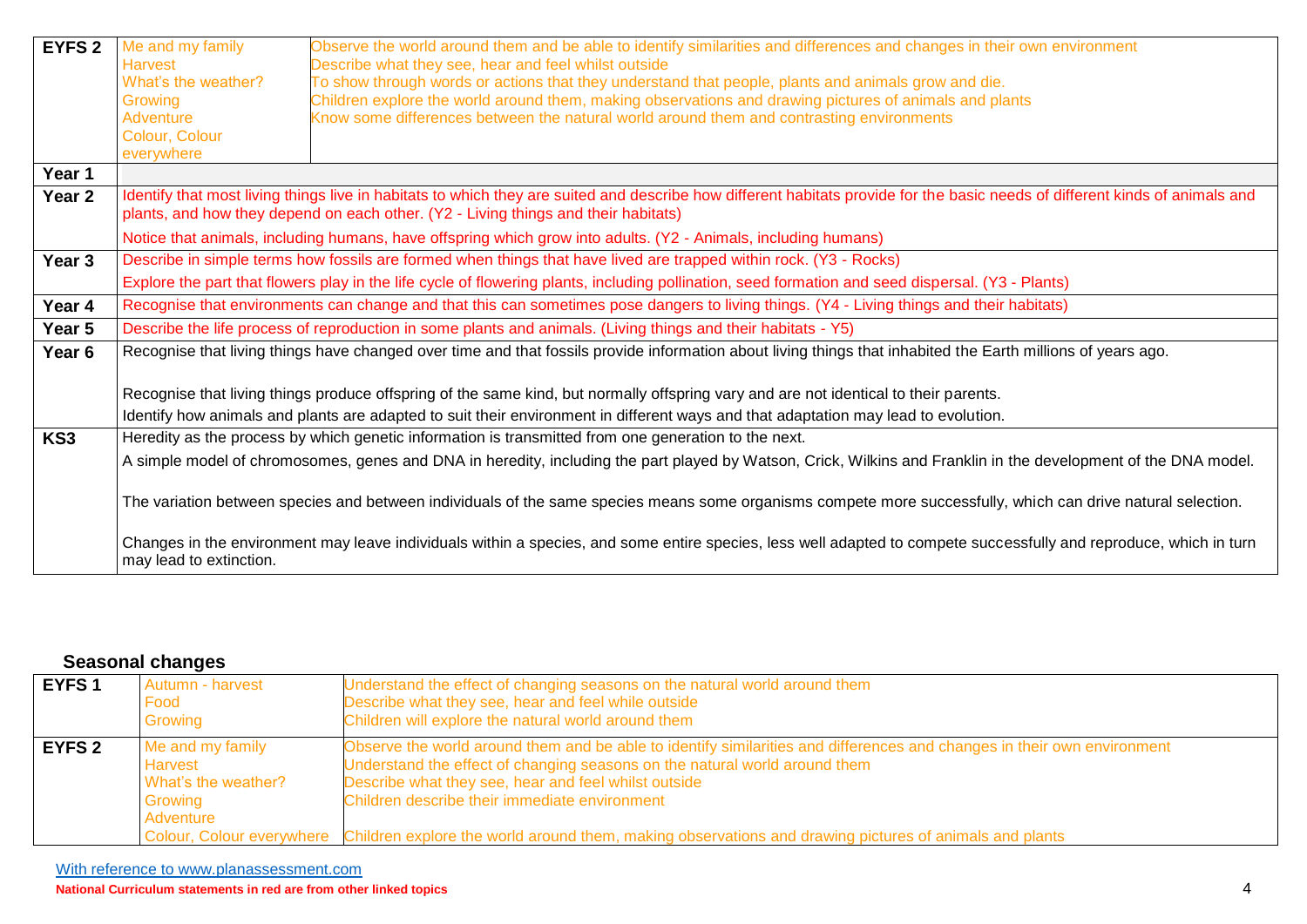| Year 1 | Observe changes across the four seasons.                                                                                                  |
|--------|-------------------------------------------------------------------------------------------------------------------------------------------|
|        | Observe and describe weather associated with the seasons and how day length varies.                                                       |
| Year 2 |                                                                                                                                           |
| Year 3 | Recognise that light from the sun can be dangerous and that there are ways to protect their eyes. (Y3 - Light)                            |
| Year 4 |                                                                                                                                           |
| Year 5 | Use the idea of the Earth's rotation to explain day and night and the apparent movement of the Sun across the sky. (Y5 - Earth and space) |
| Year 6 |                                                                                                                                           |
| KS3    | The seasons and the Earth's tilt, day length at different times of year, in different hemispheres.                                        |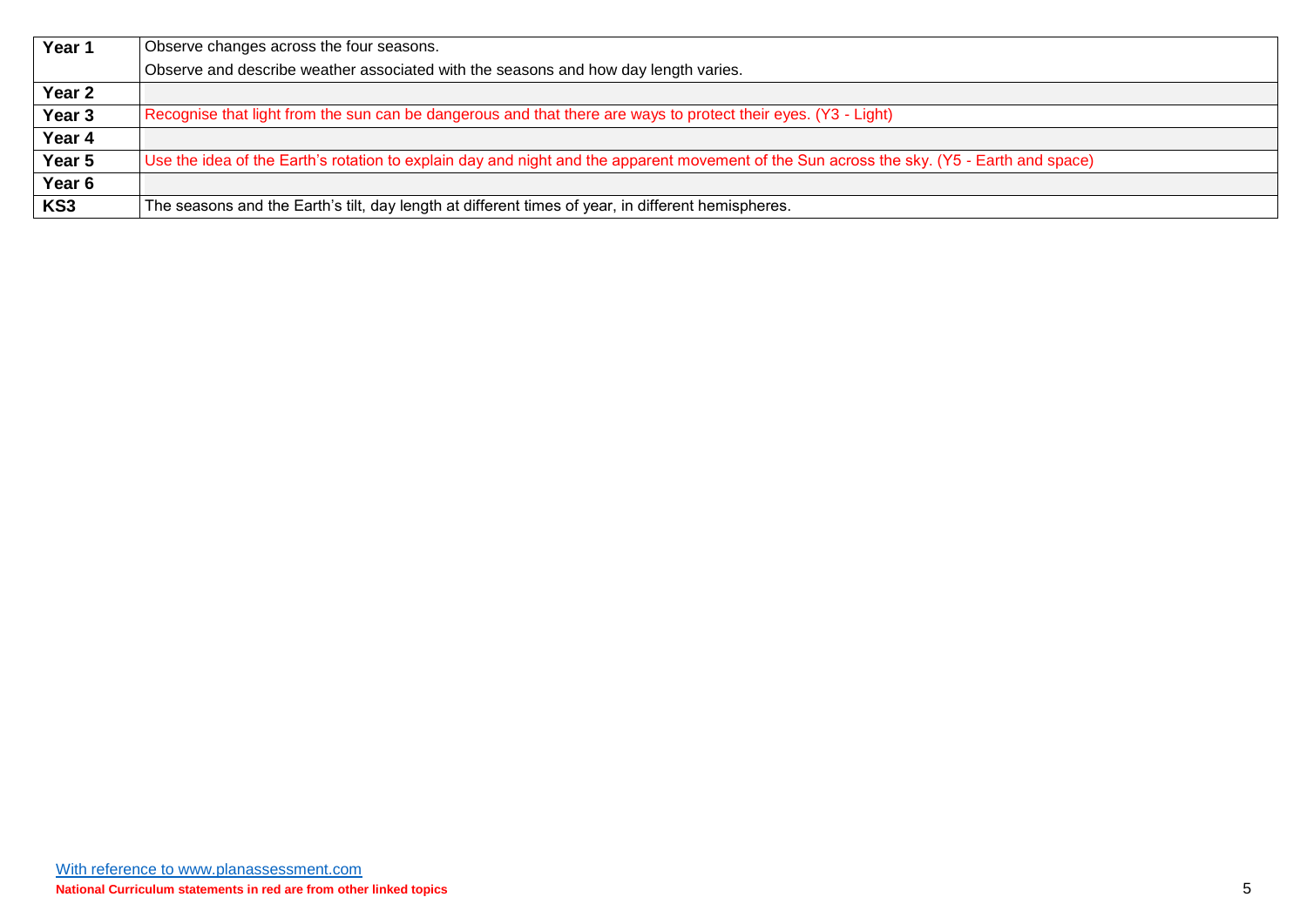**Materials** 

| EYFS <sub>1</sub> |                                                                                                                                                                                                                                                                                                                                                                                    |                                                                                                                                                                                                                                                                                                                                                                                                                                                                                                                                                                                                                                                                              |
|-------------------|------------------------------------------------------------------------------------------------------------------------------------------------------------------------------------------------------------------------------------------------------------------------------------------------------------------------------------------------------------------------------------|------------------------------------------------------------------------------------------------------------------------------------------------------------------------------------------------------------------------------------------------------------------------------------------------------------------------------------------------------------------------------------------------------------------------------------------------------------------------------------------------------------------------------------------------------------------------------------------------------------------------------------------------------------------------------|
| <b>EYFS 2</b>     | Adventure<br>Colour, colour everywhere                                                                                                                                                                                                                                                                                                                                             | Understand some important processes and changes in the natural world around<br>them, including the seasons and changing states of matter.<br>Children safely use and explore a variety of materials, tools and techniques (from<br><b>EA&amp;D)</b>                                                                                                                                                                                                                                                                                                                                                                                                                          |
| Year 1            | Distinguish between an object and the material from which it is made.<br>Identify and name a variety of everyday materials, including wood, plastic, glass, metal, water, and rock.<br>Describe the simple physical properties of a variety of everyday materials.<br>Compare and group together a variety of everyday materials on the basis of their simple physical properties. |                                                                                                                                                                                                                                                                                                                                                                                                                                                                                                                                                                                                                                                                              |
| Year <sub>2</sub> |                                                                                                                                                                                                                                                                                                                                                                                    | Identify and compare the suitability of a variety of everyday materials, including wood, metal, plastic, glass, brick, rock, paper and cardboard for particular uses.<br>Find out how the shapes of solid objects made from some materials can be changed by squashing, bending, twisting and stretching.                                                                                                                                                                                                                                                                                                                                                                    |
| Year <sub>3</sub> | Describe in simple terms how fossils are formed when things that have lived are trapped within rock. (Y3 - Rocks)<br>Forces and magnets)                                                                                                                                                                                                                                           | Compare and group together different kinds of rocks on the basis of their appearance and simple physical properties. (Y3 - Rocks)<br>Compare and group together a variety of everyday materials on the basis of whether they are attracted to a magnet, and identify some magnetic materials. (Y3 -                                                                                                                                                                                                                                                                                                                                                                          |
| Year 4            | Compare and group materials together, according to whether they are solids, liquids or gases.<br>$(^{\circ}C)$ .                                                                                                                                                                                                                                                                   | Observe that some materials change state when they are heated or cooled, and measure or research the temperature at which this happens in degrees Celsius<br>Identify the part played by evaporation and condensation in the water cycle and associate the rate of evaporation with temperature.<br>Recognise some common conductors and insulators, and associate metals with being good conductors. (Y4 - Electricity)                                                                                                                                                                                                                                                     |
| Year 5            | response to magnets.<br>Know that some materials will dissolve in liquid to form a solution, and describe how to recover a substance from a solution.<br>Demonstrate that dissolving, mixing and changes of state are reversible changes.<br>of acid on bicarbonate of soda.                                                                                                       | Compare and group together everyday materials on the basis of their properties, including their hardness, solubility, transparency, conductivity (electrical and thermal), and<br>Use knowledge of solids, liquids and gases to decide how mixtures might be separated, including through filtering, sieving and evaporating.<br>Give reasons, based on evidence from comparative and fair tests, for the particular uses of everyday materials, including metals, wood and plastic.<br>Explain that some changes result in the formation of new materials, and that this kind of change is not usually reversible, including changes associated with burning and the action |
| Year <sub>6</sub> |                                                                                                                                                                                                                                                                                                                                                                                    |                                                                                                                                                                                                                                                                                                                                                                                                                                                                                                                                                                                                                                                                              |
| KS <sub>3</sub>   | Chemical reactions as the rearrangement of atoms.<br>Representing chemical reactions using formulae and using equations.<br>Combustion, thermal decomposition, oxidation and displacement reactions.<br>Defining acids and alkalis in terms of neutralisation reactions.<br>The pH scale for measuring acidity/alkalinity; and indicators.                                         |                                                                                                                                                                                                                                                                                                                                                                                                                                                                                                                                                                                                                                                                              |

#### **Rocks**

| EYFS <sub>1</sub> |                                          |
|-------------------|------------------------------------------|
|                   | With reference to www.planassessment.com |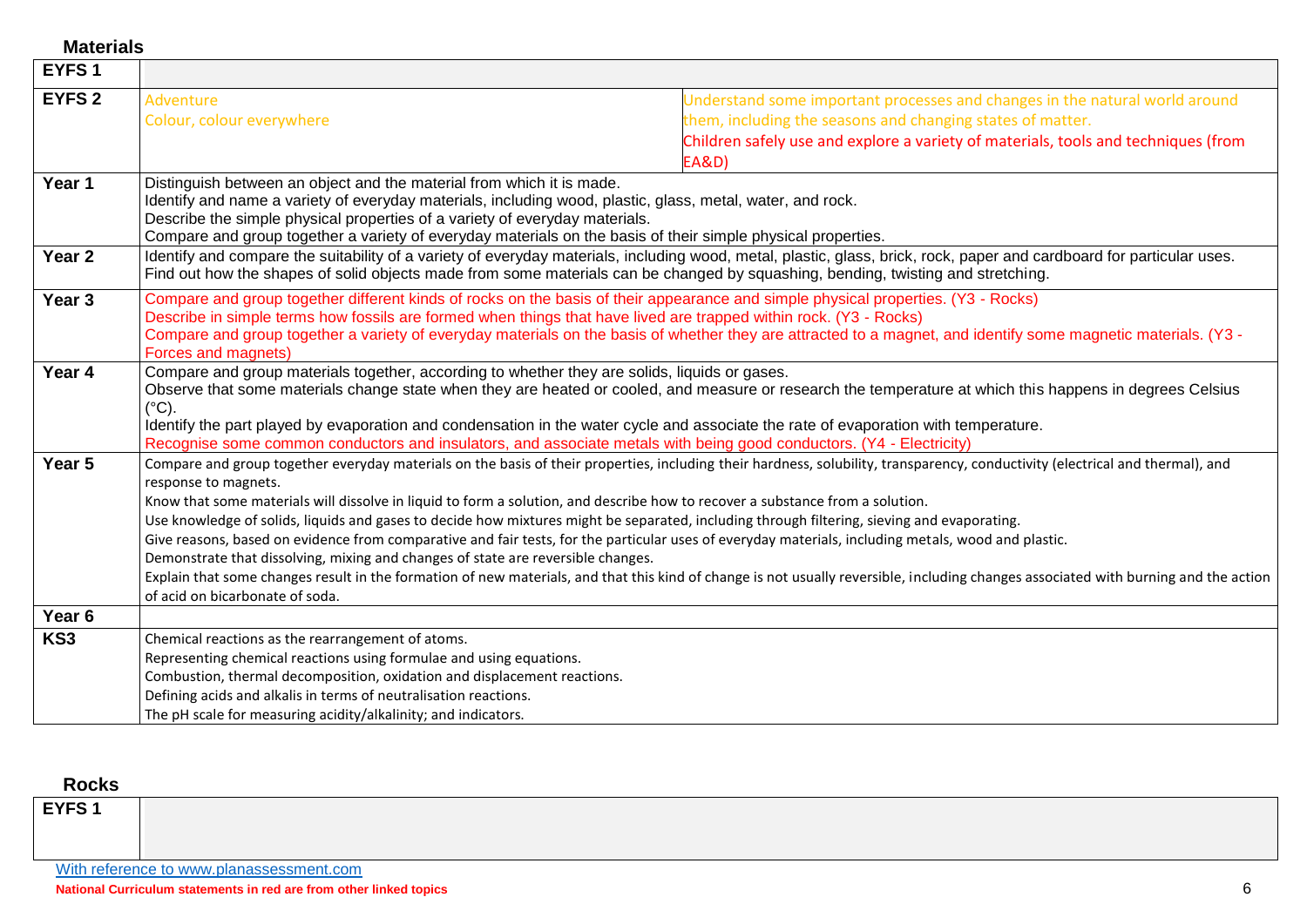| <b>EYFS 2</b>   | <b>Adventure</b>                                                                                                                                                                                 | Children safely use and explore a variety of materials, tools and techniques                                                                                                |  |
|-----------------|--------------------------------------------------------------------------------------------------------------------------------------------------------------------------------------------------|-----------------------------------------------------------------------------------------------------------------------------------------------------------------------------|--|
|                 | Colour, colour everywhere                                                                                                                                                                        | (from EA&D)                                                                                                                                                                 |  |
| Year 1          | Distinguish between an object and the material from which it is made. (Y1 - Everyday materials)                                                                                                  |                                                                                                                                                                             |  |
|                 | Identify and name a variety of everyday materials, including wood, plastic, glass, metal, water, and rock. (Y1 - Everyday materials)                                                             |                                                                                                                                                                             |  |
|                 |                                                                                                                                                                                                  |                                                                                                                                                                             |  |
|                 | Describe the simple physical properties of a variety of everyday materials. (Y1 - Everyday materials)                                                                                            |                                                                                                                                                                             |  |
|                 | Compare and group together a variety of everyday materials on the basis of their simple physical properties. (Y1 - Everyday materials)                                                           |                                                                                                                                                                             |  |
| Year 2          | Uses of everyday materials)                                                                                                                                                                      | Identify and compare the suitability of a variety of everyday materials, including wood, metal, plastic, glass, brick, rock, paper and cardboard for particular uses. (Y2 - |  |
| Year 3          | Compare and group together different kinds of rocks on the basis of their appearance and simple physical properties.                                                                             |                                                                                                                                                                             |  |
|                 | Describe in simple terms how fossils are formed when things that have lived are trapped within rock.                                                                                             |                                                                                                                                                                             |  |
|                 | Recognise that soils are made from rocks and organic matter.                                                                                                                                     |                                                                                                                                                                             |  |
| Year 4          |                                                                                                                                                                                                  |                                                                                                                                                                             |  |
| Year 5          |                                                                                                                                                                                                  |                                                                                                                                                                             |  |
| Year 6          | Recognise that living things have changed over time and that fossils provide information about living things that inhabited the Earth millions of years ago. (Y6 -<br>Evolution and inheritance) |                                                                                                                                                                             |  |
| KS <sub>3</sub> | The composition of the Earth.                                                                                                                                                                    |                                                                                                                                                                             |  |
|                 | The structure of the Earth.                                                                                                                                                                      |                                                                                                                                                                             |  |
|                 | The rock cycle and the formation of igneous, sedimentary and metamorphic rocks.                                                                                                                  |                                                                                                                                                                             |  |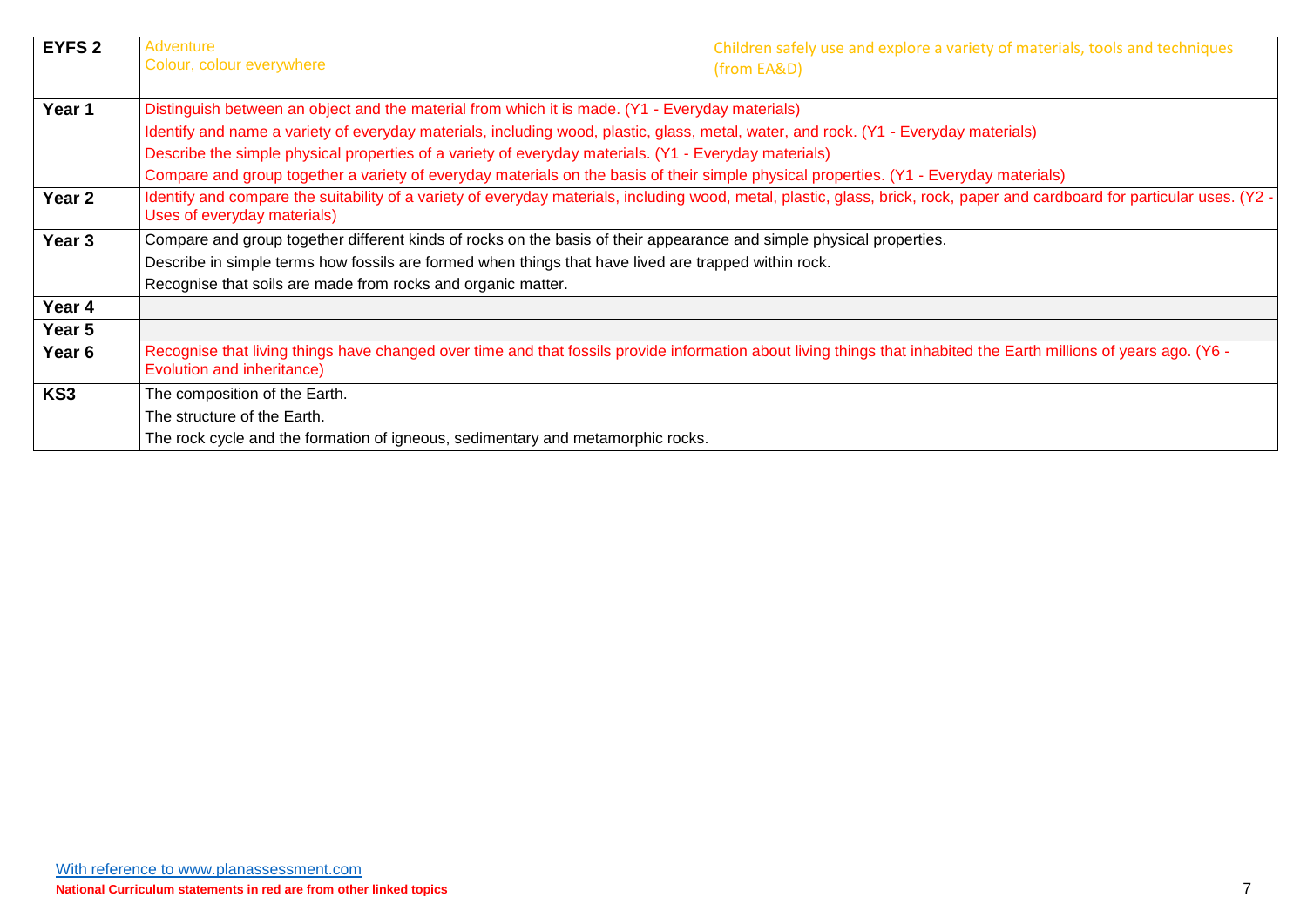| Light             |                                                                                                                                                                                                                                                                                                                                                                                                                                                                                                                                                                                                                                                                                                                                                       |                                                                                                        |
|-------------------|-------------------------------------------------------------------------------------------------------------------------------------------------------------------------------------------------------------------------------------------------------------------------------------------------------------------------------------------------------------------------------------------------------------------------------------------------------------------------------------------------------------------------------------------------------------------------------------------------------------------------------------------------------------------------------------------------------------------------------------------------------|--------------------------------------------------------------------------------------------------------|
| EYFS <sub>1</sub> | Me and my family                                                                                                                                                                                                                                                                                                                                                                                                                                                                                                                                                                                                                                                                                                                                      | Children talk about themselves<br>Children talk about members of their immediate family and community. |
| <b>EYFS 2</b>     |                                                                                                                                                                                                                                                                                                                                                                                                                                                                                                                                                                                                                                                                                                                                                       |                                                                                                        |
| Year 1            | ldentify, name, draw and label the basic parts of the human body and say which part of the body is associated with each sense. (Y1 -<br>Animals, including humans)                                                                                                                                                                                                                                                                                                                                                                                                                                                                                                                                                                                    |                                                                                                        |
|                   | Describe the simple physical properties of a variety of everyday materials. (Y1 - Materials)                                                                                                                                                                                                                                                                                                                                                                                                                                                                                                                                                                                                                                                          |                                                                                                        |
| Year 2            |                                                                                                                                                                                                                                                                                                                                                                                                                                                                                                                                                                                                                                                                                                                                                       |                                                                                                        |
| Year <sub>3</sub> | Recognise that they need light in order to see things and that dark is the absence of light.<br>Notice that light is reflected from surfaces.<br>Recognise that light from the sun can be dangerous and that there are ways to protect their eyes.<br>Recognise that shadows are formed when the light from a light source is blocked by an opaque object.<br>Find patterns in the way that the size of shadows change.                                                                                                                                                                                                                                                                                                                               |                                                                                                        |
| Year 4            |                                                                                                                                                                                                                                                                                                                                                                                                                                                                                                                                                                                                                                                                                                                                                       |                                                                                                        |
| Year 5            | Compare and group together everyday materials on the basis of their properties, including their hardness, solubility, transparency, conductivity (electrical and<br>thermal), and response to magnets. (Y5 - Properties and changes of materials)                                                                                                                                                                                                                                                                                                                                                                                                                                                                                                     |                                                                                                        |
| Year 6            | Recognise that light appears to travel in straight lines.<br>Use the idea that light travels in straight lines to explain that objects are seen because they give out or reflect light into the eye.<br>Explain that we see things because light travels from light sources to our eyes or from light sources to objects and then to our eyes.<br>Use the idea that light travels in straight lines to explain why shadows have the same shape as the objects that cast them.                                                                                                                                                                                                                                                                         |                                                                                                        |
| KS3               | The similarities and differences between light waves and waves in matter.<br>Light waves travelling through a vacuum; speed of light.<br>The transmission of light through materials: absorption, diffuse scattering and specular reflection at a surface.<br>Use of ray model to explain imaging in mirrors, the pinhole camera, the refraction of light and action of convex lens in focusing (qualitative); the human eye.<br>Light transferring energy from source to absorber leading to chemical and electrical effects; photo-sensitive material in the retina and in cameras.<br>Colours and the different frequencies of light, white light and prisms (qualitative only); differential colour effects in absorption and diffuse reflection. |                                                                                                        |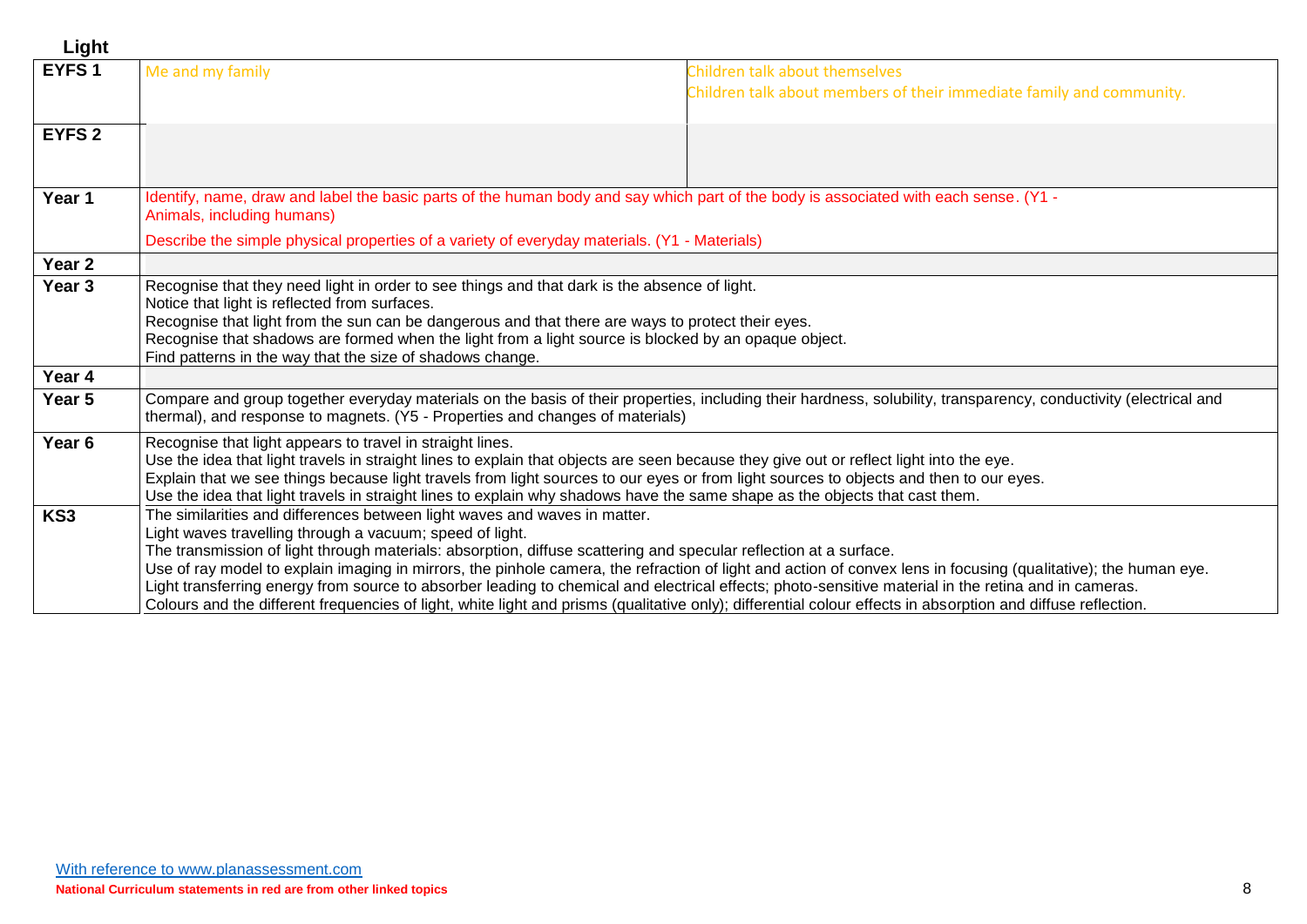| <b>Forces</b>     |                                                                                                                                                                                                          |  |  |
|-------------------|----------------------------------------------------------------------------------------------------------------------------------------------------------------------------------------------------------|--|--|
| EYFS <sub>1</sub> |                                                                                                                                                                                                          |  |  |
| <b>EYFS 2</b>     |                                                                                                                                                                                                          |  |  |
| Year 1            |                                                                                                                                                                                                          |  |  |
| Year 2            | Find out how the shapes of solid objects made from some materials can be changed by squashing, bending, twisting and stretching. (Y2 -<br>Uses of everyday materials)                                    |  |  |
| Year 3            | Compare how things move on different surfaces.                                                                                                                                                           |  |  |
|                   | Notice that some forces need contact between two objects, but magnetic forces can act at a distance.                                                                                                     |  |  |
|                   | Observe how magnets attract or repel each other and attract some materials and not others.                                                                                                               |  |  |
|                   | Compare and group together a variety of everyday materials on the basis of whether they are attracted to a magnet, and identify some magnetic materials.                                                 |  |  |
|                   |                                                                                                                                                                                                          |  |  |
|                   | Describe magnets as having two poles.                                                                                                                                                                    |  |  |
|                   | Predict whether two magnets will attract or repel each other, depending on which poles are facing.                                                                                                       |  |  |
| Year 4            |                                                                                                                                                                                                          |  |  |
| Year 5            | Explain that unsupported objects fall towards the Earth because of the force of gravity acting between the Earth and the falling object.                                                                 |  |  |
|                   | Identify the effects of air resistance, water resistance and friction, that act between moving surfaces.                                                                                                 |  |  |
|                   | Recognise that some mechanisms, including levers, pulleys and gears, allow a smaller force to have a greater effect.                                                                                     |  |  |
| Year 6            |                                                                                                                                                                                                          |  |  |
| KS <sub>3</sub>   | Magnetic fields by plotting with compass, representation by field lines.                                                                                                                                 |  |  |
|                   | Earth's magnetism, compass and navigation.                                                                                                                                                               |  |  |
|                   | Forces as pushes or pulls, arising from the interaction between two objects.                                                                                                                             |  |  |
|                   | Using force arrows in diagrams, adding forces in one dimension, balanced and unbalanced forces.                                                                                                          |  |  |
|                   | Moment as the turning effect of a force.                                                                                                                                                                 |  |  |
|                   | Forces: associated with deforming objects; stretching and squashing - springs; with rubbing and friction between surfaces, with pushing things out of the way;<br>resistance to motion of air and water. |  |  |
|                   | Forces measured in Newtons, measurements of stretch or compression as force is changed.                                                                                                                  |  |  |

## **Sound**

| Me and my family                                                                                                                                                   | Children talk about themselves<br>Children talk about members of their immediate family and community. |
|--------------------------------------------------------------------------------------------------------------------------------------------------------------------|--------------------------------------------------------------------------------------------------------|
|                                                                                                                                                                    |                                                                                                        |
|                                                                                                                                                                    |                                                                                                        |
|                                                                                                                                                                    |                                                                                                        |
| Identify, name, draw and label the basic parts of the human body and say which part of the body is associated with each sense. (Y1 -<br>Animals, including humans) |                                                                                                        |
|                                                                                                                                                                    |                                                                                                        |
|                                                                                                                                                                    |                                                                                                        |
|                                                                                                                                                                    |                                                                                                        |

With reference to www.planassessment.com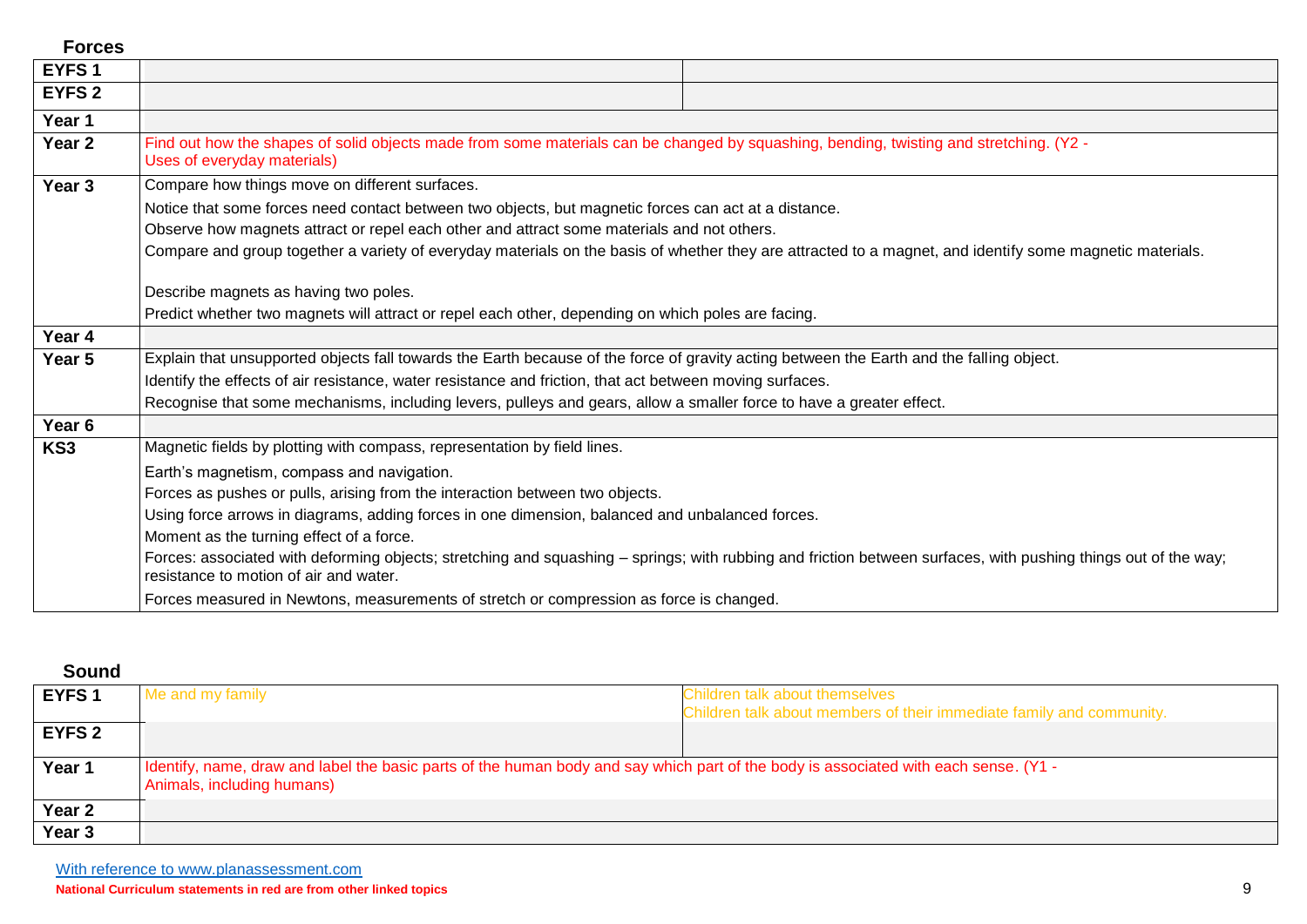| Year 4 | Identify how sounds are made, associating some of them with something vibrating.                                                                             |  |  |
|--------|--------------------------------------------------------------------------------------------------------------------------------------------------------------|--|--|
|        | Recognise that vibrations from sounds travel through a medium to the ear.                                                                                    |  |  |
|        | Find patterns between the pitch of a sound and features of the object that produced it.                                                                      |  |  |
|        | Find patterns between the volume of a sound and the strength of the vibrations that produced it.                                                             |  |  |
|        | Recognise that sounds get fainter as the distance from the sound source increases.                                                                           |  |  |
| Year 5 |                                                                                                                                                              |  |  |
| Year 6 |                                                                                                                                                              |  |  |
| KS3    | Waves on water as undulations which travel through water with transverse motion; these waves can be reflected, and add or cancel – superposition.            |  |  |
|        | Frequencies of sound waves, measured in Hertz (Hz); echoes, reflection and absorption of sound.                                                              |  |  |
|        | Sound needs a medium to travel, the speed of sound in air, in water, in solids.                                                                              |  |  |
|        | Sound produced by vibrations of objects, in loud speakers, detected by their effects on microphone diaphragm and the ear drum; sound waves are longitudinal. |  |  |
|        | Auditory range of humans and animals.                                                                                                                        |  |  |
|        | Pressure waves transferring energy; use for cleaning and physiotherapy by ultra-sound.                                                                       |  |  |
|        | Waves transferring information for conversion to electrical signals by microphone.                                                                           |  |  |

## **Electricity**

| EYFS <sub>1</sub> |                                                                                                                                                                     |  |  |
|-------------------|---------------------------------------------------------------------------------------------------------------------------------------------------------------------|--|--|
| <b>EYFS 2</b>     |                                                                                                                                                                     |  |  |
| Year 1            |                                                                                                                                                                     |  |  |
| Year 2            |                                                                                                                                                                     |  |  |
| Year <sub>3</sub> |                                                                                                                                                                     |  |  |
| Year 4            | Identify common appliances that run on electricity.                                                                                                                 |  |  |
|                   | Construct a simple series electrical circuit, identifying and naming its basic parts, including cells, wires, bulbs, switches and buzzers.                          |  |  |
|                   | Identify whether or not a lamp will light in a simple series circuit, based on whether or not the lamp is part of a complete loop with a battery.                   |  |  |
|                   | Recognise that a switch opens and closes a circuit and associate this with whether or not a lamp lights in a simple series circuit.                                 |  |  |
|                   | Recognise some common conductors and insulators, and associate metals with being good conductors.                                                                   |  |  |
| Year 5            |                                                                                                                                                                     |  |  |
| Year 6            | Associate the brightness of a lamp or the volume of a buzzer with the number and voltage of cells used in the circuit.                                              |  |  |
|                   | Compare and give reasons for variations in how components function, including the brightness of bulbs, the loudness of buzzers and the on/off position of switches. |  |  |
|                   |                                                                                                                                                                     |  |  |
|                   | Use recognised symbols when representing a simple circuit in a diagram.                                                                                             |  |  |
| KS3               | Electric current, measured in amperes, in circuits, series and parallel circuits, currents add where branches meet and current as flow of charge.                   |  |  |
|                   |                                                                                                                                                                     |  |  |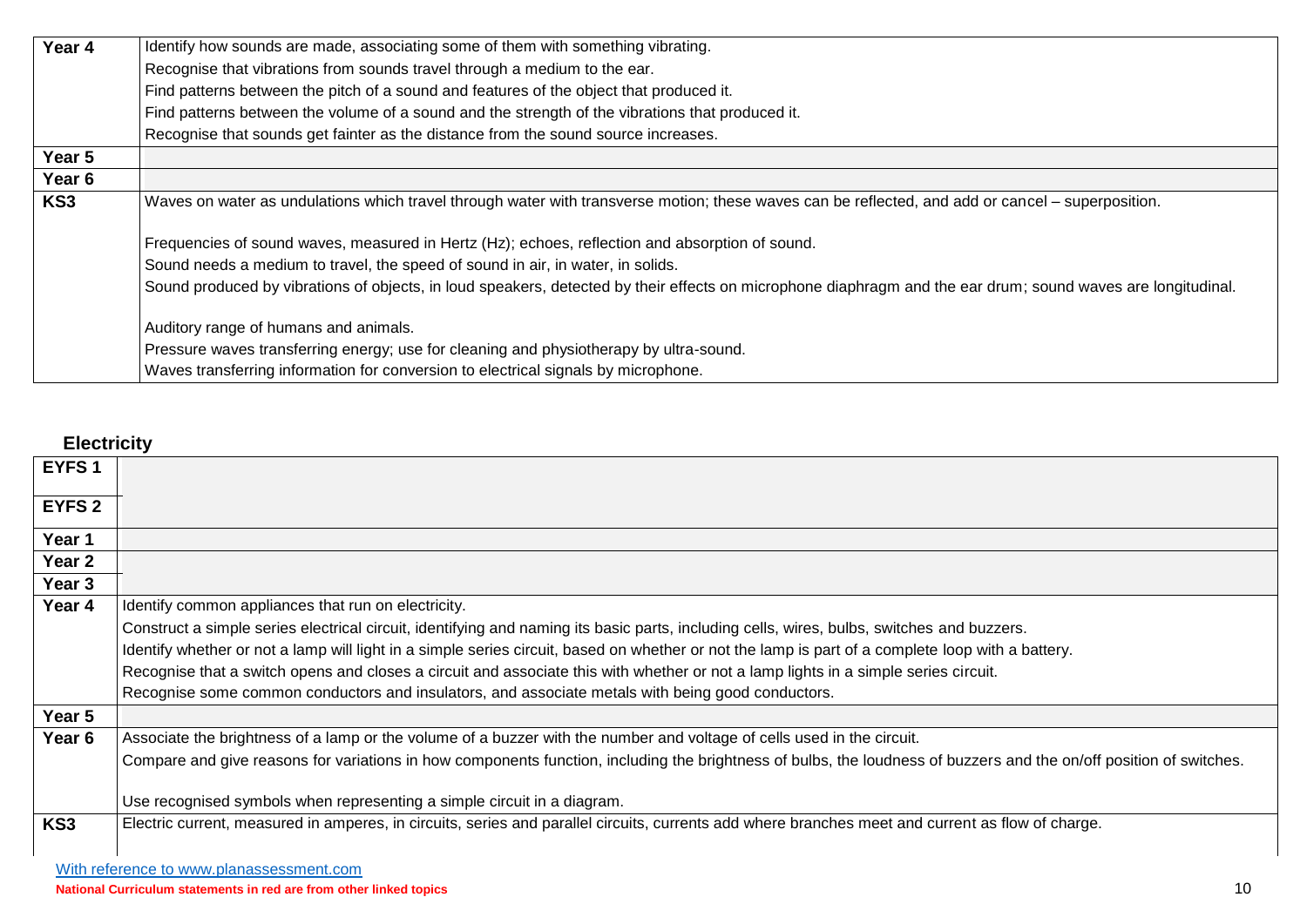Potential difference, measured in volts, battery and bulb ratings; resistance, measured in ohms, as the ratio of potential difference (p.d.) to current.

Differences in resistance between conducting and insulating components (quantitative). Static electricity.